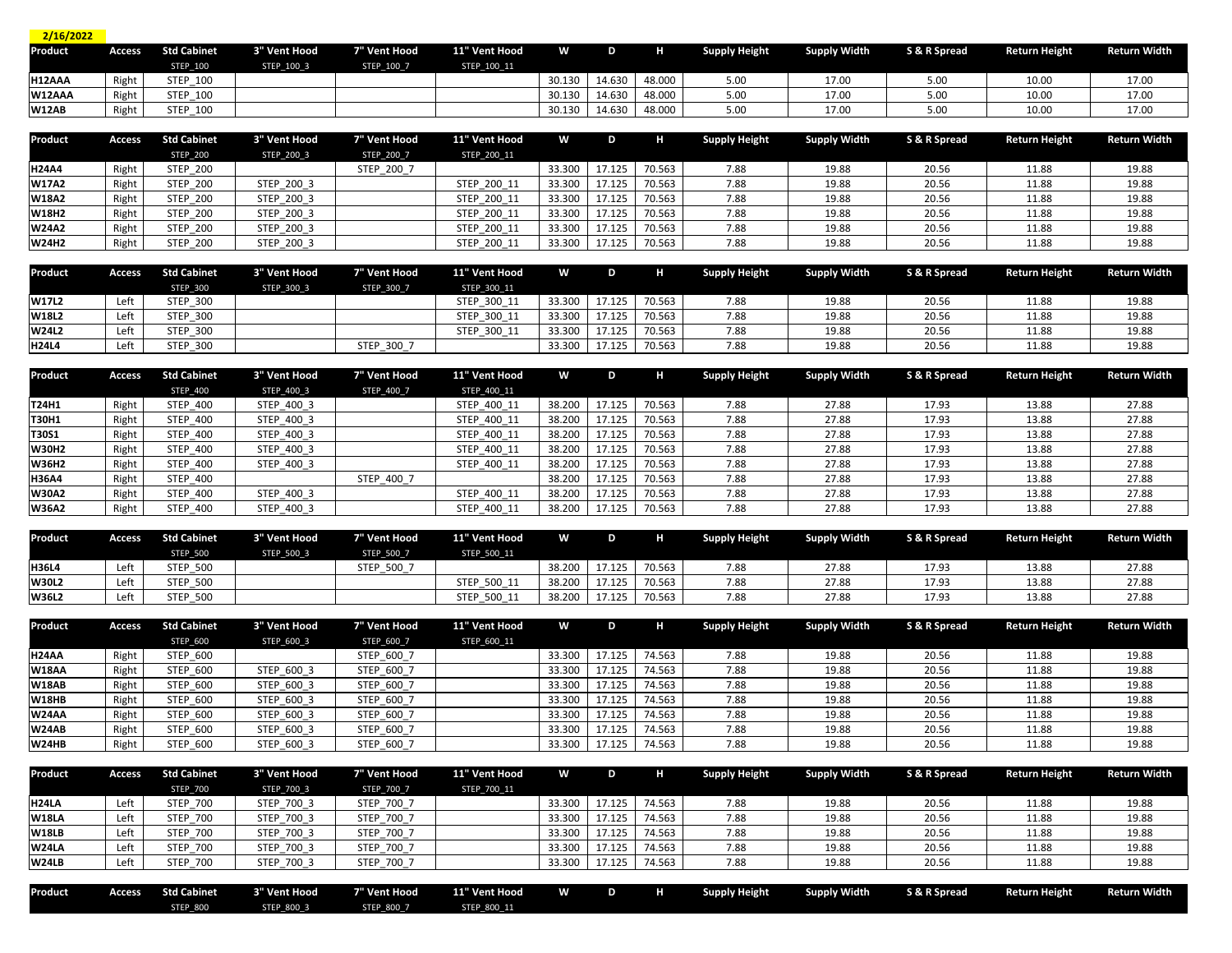| 2/16/2022 |
|-----------|

| D25A2        | Right |                 |            | STEP 800 7 |     | 38.200 | 17.125 | 74.563 | 7.88 | 27.88 | 17.93 | 13.88 | 27.88 |
|--------------|-------|-----------------|------------|------------|-----|--------|--------|--------|------|-------|-------|-------|-------|
| <b>D35A2</b> | Right |                 |            | STEP 800 7 |     | 38.200 | 17.125 | 74.563 | 7.88 | 27.88 | 17.93 | 13.88 | 27.88 |
| <b>H36AA</b> | Right | <b>STEP 800</b> |            | STEP 800 7 |     | 38.200 | 17.125 | 74.563 | 7.88 | 27.88 | 17.93 | 13.88 | 27.88 |
| W30AA        | Right | <b>STEP 800</b> | STEP 800 3 | STEP 800 7 |     | 38.200 | 17.125 | 74.563 | 7.88 | 27.88 | 17.93 | 13.88 | 27.88 |
| <b>W30AB</b> | Right | <b>STEP 800</b> | STEP 800 3 | STEP 800 7 |     | 38.200 | 17.125 | 74.563 | 7.88 | 27.88 | 17.93 | 13.88 | 27.88 |
| W30HB        | Right | <b>STEP 800</b> | STEP_800_3 | STEP_800_7 |     | 38.200 | 17.125 | 74.563 | 7.88 | 27.88 | 17.93 | 13.88 | 27.88 |
| <b>W36AA</b> | Right | <b>STEP 800</b> | STEP 800 3 | STEP 800 7 |     | 38.200 | 17.125 | 74.563 | 7.88 | 27.88 | 17.93 | 13.88 | 27.88 |
| <b>W36AB</b> | Right | <b>STEP 800</b> | STEP 800 3 | STEP 800 7 |     | 38.200 | 17.125 | 74.563 | 7.88 | 27.88 | 17.93 | 13.88 | 27.88 |
| <b>W36HB</b> | Right | <b>STEP 800</b> | STEP 800 3 | STEP 800 7 |     | 38.200 | 17.125 | 74.563 | 7.88 | 27.88 | 17.93 | 13.88 | 27.88 |
| W3RV2        | Right | <b>STEP 800</b> | N/A        | NA/A       | N/A | 38.200 | 17.125 | 74.563 | 7.88 | 27.88 | 17.93 | 13.88 | 27.88 |
|              |       |                 |            |            |     |        |        |        |      |       |       |       |       |

| Product      | Access | <b>Std Cabinet</b> | 3" Vent Hood | 7" Vent Hood | 11" Vent Hood | W      | D      | н      | <b>Supply Height</b> | <b>Supply Width</b> | S & R Spread | <b>Return Height</b> | <b>Return Width</b> |
|--------------|--------|--------------------|--------------|--------------|---------------|--------|--------|--------|----------------------|---------------------|--------------|----------------------|---------------------|
|              |        | <b>STEP 900</b>    | STEP 900 3   | STEP_900_7   | STEP_900_11   |        |        |        |                      |                     |              |                      |                     |
| D25L2        | Left   |                    |              | STEP 900 7   |               | 38.200 | 17.125 | 74.563 | 7.88                 | 27.88               | 17.93        | 13.88                | 27.88               |
| D35L2        | Left   |                    |              | STEP 900 7   |               | 38.200 | 17.125 | 74.563 | 7.88                 | 27.88               | 17.93        | 13.88                | 27.88               |
| <b>H36LA</b> | Left   | <b>STEP 900</b>    |              | STEP 900 7   |               | 38.200 | 17.125 | 74.563 | 7.88                 | 27.88               | 17.93        | 13.88                | 27.88               |
| W30LA        | Left   | <b>STEP 900</b>    |              | STEP 900 7   |               | 38.200 | 17.125 | 74.563 | 7.88                 | 27.88               | 17.93        | 13.88                | 27.88               |
| W30LB        | Left   | <b>STEP 900</b>    |              | STEP 900 7   |               | 38.200 | 17.125 | 74.563 | 7.88                 | 27.88               | 17.93        | 13.88                | 27.88               |
| <b>W36LA</b> | Left   | <b>STEP 900</b>    |              | STEP 900 7   |               | 38.200 | 17.125 | 74.563 | 7.88                 | 27.88               | 17.93        | 13.88                | 27.88               |
| <b>W36LB</b> | Left   | <b>STEP 900</b>    |              | STEP 900 7   |               | 38.200 | 17.125 | 74.563 | 7.88                 | 27.88               | 17.93        | 13.88                | 27.88               |
| W3LV2        | Left   | <b>STEP 900</b>    | N/A          | NA/A         | N/A           | 38.200 | 17.125 | 74.563 | 7.88                 | 27.88               | 17.93        | 13.88                | 27.88               |

| Product          | Access | <b>Std Cabinet</b> | 3" Vent Hood | 7" Vent Hood | 11" Vent Hood | W      | D      | н      | <b>Supply Height</b> | <b>Supply Width</b> | S & R Spread | <b>Return Height</b> | Return Width |
|------------------|--------|--------------------|--------------|--------------|---------------|--------|--------|--------|----------------------|---------------------|--------------|----------------------|--------------|
|                  |        | <b>STEP 2400</b>   |              |              |               |        |        |        |                      |                     |              |                      |              |
| <b>WR12/HR12</b> | Front  | STEP 2400          | N/A          | NA/A         | N/A           |        |        |        |                      |                     |              |                      |              |
| <b>WR35/HR35</b> | Front  | <b>STEP 2500</b>   | N/A          | NA/A         | N/A           |        |        |        | 13.88                | 27.88               | 17.93        | 7.88                 | 27.88        |
| <b>WR36/HR36</b> | Front  | <b>STEP 2600</b>   | N/A          | NA/A         | N/A           | 42.900 | 29.800 | 76.000 | 15.90                | 29.90               | 30.10        | 9.90                 | 29.90        |
| <b>WR58/HR58</b> | Front  | <b>STEP 2600</b>   | N/A          | NA/A         | N/A           | 42.900 | 29.800 | 76.000 | 15.90                | 29.90               | 30.10        | 9.90                 | 29.90        |
| <b>WR70/HR70</b> | Front  | STEP 2700          | N/A          | NA/A         | N/A           |        |        |        |                      |                     |              |                      |              |

| Product      | <b>Access</b> | <b>Std Cabinet</b> | 3" Vent Hood | 7" Vent Hood | 11" Vent Hood | W      | D      | н      | <b>Supply Height</b> | <b>Supply Width</b> | S & R Spread | <b>Return Height</b> | <b>Return Width</b> |
|--------------|---------------|--------------------|--------------|--------------|---------------|--------|--------|--------|----------------------|---------------------|--------------|----------------------|---------------------|
|              |               | STEP 1000          | STEP 1000 3  | STEP 1000 7  | STEP 1000 11  |        |        |        |                      |                     |              |                      |                     |
| D28A2        | Right         | STEP 1000          |              | STEP 1000 7  |               | 42.075 | 22.432 | 84.875 | 9.88                 | 29.88               | 30.00        | 15.88                | 29.88               |
| D36A2        | Right         | STEP 1000          |              | STEP 1000 7  |               | 42.075 | 22.432 | 84.875 | 9.88                 | 29.88               | 30.00        | 15.88                | 29.88               |
| D42A2        | Right         | STEP 1000          |              | STEP 1000 7  |               | 42.075 | 22.432 | 84.875 | 9.88                 | 29.88               | 30.00        | 15.88                | 29.88               |
| <b>H42A4</b> | Right         | STEP 1000          |              | STEP 1000 7  |               | 42.075 | 22.432 | 84.875 | 9.88                 | 29.88               | 30.00        | 15.88                | 29.88               |
| H42AA        | Right         | STEP 1000          |              | STEP 1000 7  |               | 42.075 | 22.432 | 84.875 | 9.88                 | 29.88               | 30.00        | 15.88                | 29.88               |
| <b>H60A4</b> | Right         | STEP 1000          |              | STEP 1000 7  |               | 42.075 | 22.432 | 84.875 | 9.88                 | 29.88               | 30.00        | 15.88                | 29.88               |
| K36A2        | Right         | STEP 1000          |              |              |               | 42.075 | 22.432 | 84.875 | 9.88                 | 29.88               | 30.00        | 15.88                | 29.88               |
| T36H1        | Right         | STEP 1000          | STEP 1000 3  |              | STEP 1000 11  | 42.075 | 22.432 | 84.875 | 9.88                 | 29.88               | 30.00        | 15.88                | 29.88               |
| <b>T36S1</b> | Right         | STEP 1000          | STEP 1000 3  |              | STEP 1000 11  | 42.075 | 22.432 | 84.875 | 9.88                 | 29.88               | 30.00        | 15.88                | 29.88               |
| T42H1        | Right         | STEP 1000          | STEP 1000 3  |              | STEP 1000 11  | 42.075 | 22.432 | 84.875 | 9.88                 | 29.88               | 30.00        | 15.88                | 29.88               |
| T42S1        | Right         | STEP 1000          | STEP 1000 3  |              | STEP 1000 11  | 42.075 | 22.432 | 84.875 | 9.88                 | 29.88               | 30.00        | 15.88                | 29.88               |
| <b>W38A2</b> | Right         | STEP 1000          | STEP 1000 3  |              | STEP 1000 11  | 42.075 | 22.432 | 84.875 | 9.88                 | 29.88               | 30.00        | 15.88                | 29.88               |
| <b>W42A2</b> | Right         | STEP 1000          | STEP 1000 3  |              | STEP 1000 11  | 42.075 | 22.432 | 84.875 | 9.88                 | 29.88               | 30.00        | 15.88                | 29.88               |
| W42AA        | Right         | STEP 1000          | STEP 1000 3  | STEP 1000 7  |               | 42.075 | 22.432 | 84.875 | 9.88                 | 29.88               | 30.00        | 15.88                | 29.88               |
| <b>W42H2</b> | Right         | STEP 1000          | STEP 1000 3  |              | STEP 1000 11  | 42.075 | 22.432 | 84.875 | 9.88                 | 29.88               | 30.00        | 15.88                | 29.88               |
| <b>W48A2</b> | Right         | STEP 1000          | STEP 1000 3  |              | STEP 1000 11  | 42.075 | 22.432 | 84.875 | 9.88                 | 29.88               | 30.00        | 15.88                | 29.88               |
| <b>W48AA</b> | Right         | STEP 1000          | STEP 1000 3  | STEP 1000 7  |               | 42.075 | 22.432 | 84.875 | 9.88                 | 29.88               | 30.00        | 15.88                | 29.88               |
| <b>W48H2</b> | Right         | STEP 1000          | STEP 1000 3  |              | STEP 1000 11  | 42.075 | 22.432 | 84.875 | 9.88                 | 29.88               | 30.00        | 15.88                | 29.88               |
| <b>W49A2</b> | Right         | STEP 1000          | STEP 1000 3  |              | STEP 1000 11  | 42.075 | 22.432 | 84.875 | 9.88                 | 29.88               | 30.00        | 15.88                | 29.88               |
| W5RV2        | Right         | STEP 1000          | STEP 1000 3  |              |               | 42.075 | 22.432 | 84.875 | 9.88                 | 29.88               | 30.00        | 15.88                | 29.88               |
| <b>W60A2</b> | Right         | STEP 1000          | STEP 1000 3  |              | STEP 1000 11  | 42.075 | 22.432 | 84.875 | 9.88                 | 29.88               | 30.00        | 15.88                | 29.88               |
| <b>W70A2</b> | Right         | STEP 1000          | STEP 1000 3  |              | STEP 1000 11  | 42.075 | 22.432 | 84.875 | 9.88                 | 29.88               | 30.00        | 15.88                | 29.88               |
| <b>WA3S3</b> | Right         | STEP 1000          | STEP 1000 3  |              | STEP 1000 11  | 42.075 | 22.432 | 84.870 | 9.88                 | 29.88               | 30.00        | 15.88                | 29.88               |

| Product | <b>ccess</b> | <b>Std Cabinet</b>  | <sup>3"</sup> Vent Hood | <sup>7"</sup> Vent Hood | 11" Vent Hood | W                           |        |        | Supply Height | <b>Supply Width</b> | <b>S &amp; R Spread</b> | Return Height | Return Width |
|---------|--------------|---------------------|-------------------------|-------------------------|---------------|-----------------------------|--------|--------|---------------|---------------------|-------------------------|---------------|--------------|
|         |              | <b>STEP 1100</b>    | STEP_1100_3             | STEP 1100 7             | STEP 1100 11  |                             |        |        |               |                     |                         |               |              |
| D28L2   | Left         | <b>STEP</b><br>1100 |                         | 1100 7<br><b>STEP</b>   |               | <b>2.075</b><br><u>L.vi</u> | 22.432 | 84.875 | 9.88          | 29.88               | 30.0                    | 15.88         | 29.88        |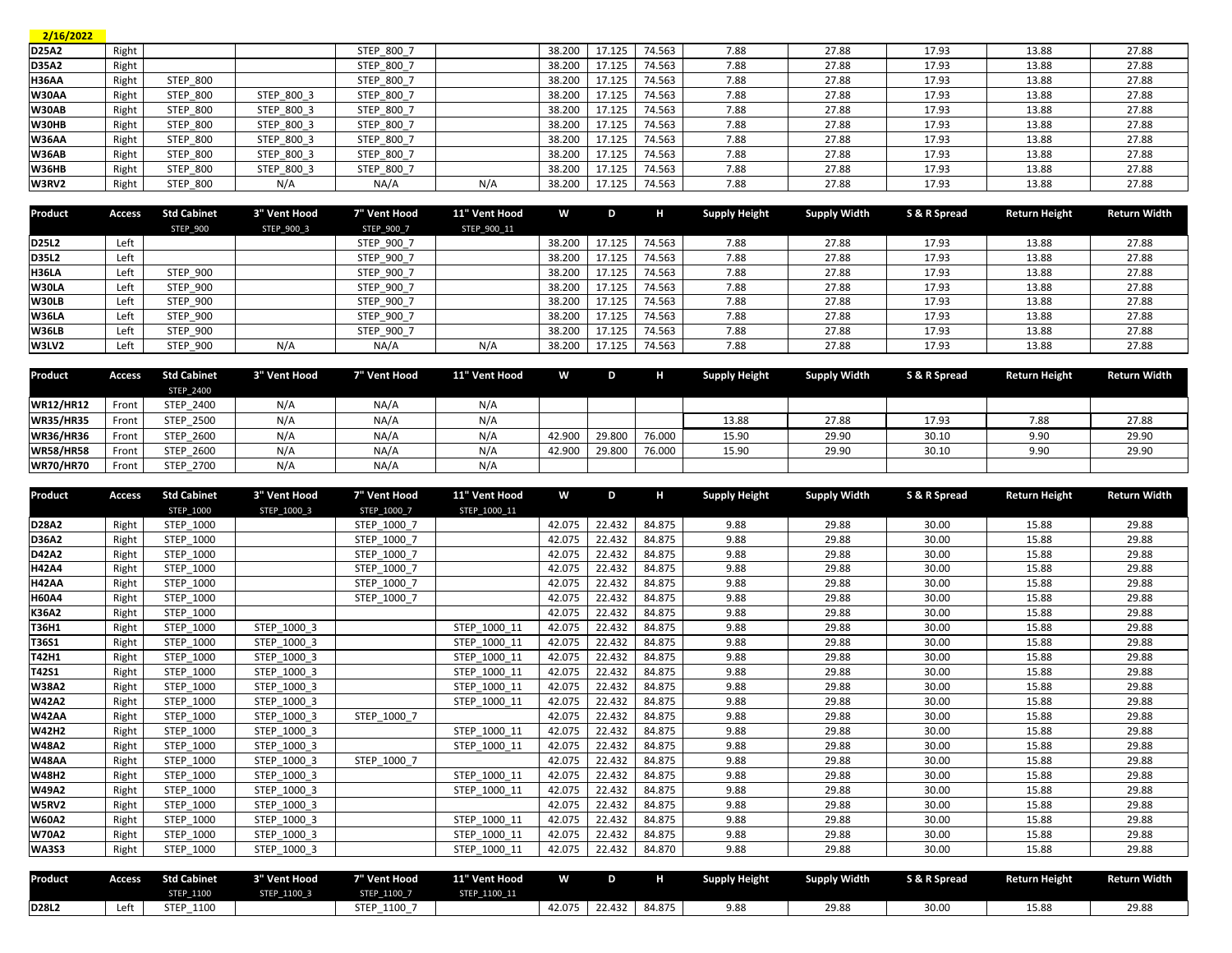| 2/16/2022    |      |           |             |             |              |        |        |        |      |       |       |       |       |
|--------------|------|-----------|-------------|-------------|--------------|--------|--------|--------|------|-------|-------|-------|-------|
| D36L2        | Left | STEP 1100 |             | STEP 1100 7 |              | 42.075 | 22.432 | 84.875 | 9.88 | 29.88 | 30.00 | 15.88 | 29.88 |
| D42L2        | Left | STEP 1100 |             | STEP 1100 7 |              | 42.075 | 22.432 | 84.875 | 9.88 | 29.88 | 30.00 | 15.88 | 29.88 |
| <b>H42L4</b> | Left | STEP 1100 |             | STEP 1100 7 |              | 42.075 | 22.432 | 84.875 | 9.88 | 29.88 | 30.00 | 15.88 | 29.88 |
| H42LA        | Left | STEP 1100 |             | STEP 1100 7 |              | 42.075 | 22.432 | 84.875 | 9.88 | 29.88 | 30.00 | 15.88 | 29.88 |
| <b>H60L4</b> | Left | STEP 1100 |             | STEP 1100 7 |              | 42.075 | 22.432 | 84.875 | 9.88 | 29.88 | 30.00 | 15.88 | 29.88 |
| K36L2        | Left | STEP 1100 |             |             |              | 42.075 | 22.432 | 84.875 | 9.88 | 29.88 | 30.00 | 15.88 | 29.88 |
| <b>W42L2</b> | Left | STEP 1100 | STEP 1100 3 |             | STEP 1100 11 | 42.075 | 22.432 | 84.875 | 9.88 | 29.88 | 30.00 | 15.88 | 29.88 |
| W42LA        | Left | STEP 1100 |             | STEP 1100 7 |              | 42.075 | 22.432 | 84.875 | 9.88 | 29.88 | 30.00 | 15.88 | 29.88 |
| <b>W48L2</b> | Left | STEP 1100 | STEP 1100 3 |             | STEP 1100 11 | 42.075 | 22.432 | 84.875 | 9.88 | 29.88 | 30.00 | 15.88 | 29.88 |
| <b>W48LA</b> | Left | STEP 1100 |             | STEP 1100 7 |              | 42.075 | 22.432 | 84.875 | 9.88 | 29.88 | 30.00 | 15.88 | 29.88 |
| W5LV2        | Left | STEP 1100 |             |             |              | 42.075 | 22.432 | 84.875 | 9.88 | 29.88 | 30.00 | 15.88 | 29.88 |
| <b>W60L2</b> | Left | STEP 1100 | STEP 1100 3 |             | STEP 1100 11 | 42.075 | 22.432 | 84.875 | 9.88 | 29.88 | 30.00 | 15.88 | 29.88 |
| <b>W70L2</b> | Left | STEP 1100 | STEP 1100 3 |             | STEP 1100 11 | 42.075 | 22.432 | 84.875 | 9.88 | 29.88 | 30.00 | 15.88 | 29.88 |
| WL3S2        | Left | STEP 1100 | STEP 1100 3 |             | STEP 1100 11 | 42.075 | 22.432 | 84.870 | 9.88 | 29.88 | 30.00 | 15.88 | 29.88 |

| Product      | Access | Std Cabinet      | W      | D      | ш      | <b>Supply Height</b> | Supply Width | S & R Spread | <b>Return Height</b> | <b>Return Width</b> |
|--------------|--------|------------------|--------|--------|--------|----------------------|--------------|--------------|----------------------|---------------------|
|              |        |                  |        |        |        |                      |              |              |                      |                     |
| W3SAC        | Front  | STEP 3200        | 42.075 | 25.432 | 84.870 | 9.88                 | 29.88        | 30.00        | 15.88                | 29.88               |
| W4SAC        | Front  | <b>STEP 3200</b> | 42.075 | 25.432 | 84.870 | 9.88                 | 29.88        | 30.00        | 15.88                | 29.88               |
| W42AC        | Front  | <b>STEP 3200</b> | 42.075 | 25.432 | 84.870 | 9.88                 | 29.88        | 30.00        | 15.88                | 29.88               |
| W42HC        | Front  | <b>STEP 3200</b> | 42.075 | 25.432 | 84.870 | 9.88                 | 29.88        | 30.00        | 15.88                | 29.88               |
| <b>W48AC</b> | Front  | <b>STEP 3200</b> | 42.075 | 25.432 | 84.870 | 9.88                 | 29.88        | 30.00        | 15.88                | 29.88               |
| W48HC        | Front  | <b>STEP 3200</b> | 42.075 | 25.432 | 84.870 | 9.88                 | 29.88        | 30.00        | 15.88                | 29.88               |

| Product       | Access | <b>Std Cabinet</b> | 3" Vent Hood | 7" Vent Hood | 11" Vent Hood | W      | D      | н      | <b>Supply Height</b> | <b>Supply Width</b> | S & R Spread | <b>Return Height</b> | <b>Return Width</b> |
|---------------|--------|--------------------|--------------|--------------|---------------|--------|--------|--------|----------------------|---------------------|--------------|----------------------|---------------------|
|               |        | STEP 1200          | STEP 1200 3  | STEP 1200 7  | STEP 1200 11  |        |        |        |                      |                     |              |                      |                     |
| D48A2         | Right  | STEP 1200          |              | STEP 1200 7  |               | 42.075 | 22.432 | 93.000 | 9.88                 | 29.88               | 30.00        | 15.88                | 29.88               |
| <b>D60A2</b>  | Right  | STEP 1200          |              | STEP 1200 7  |               | 42.075 | 22.432 | 93.000 | 9.88                 | 29.88               | 30.00        | 15.88                | 29.88               |
| <b>H48A4</b>  | Right  | STEP 1200          |              | STEP 1200 7  |               | 42.075 | 22.432 | 93.000 | 9.88                 | 29.88               | 30.00        | 15.88                | 29.88               |
| H48AA         | Right  | STEP 1200          |              | STEP 1200 7  |               | 42.075 | 22.432 | 93.000 | 9.88                 | 29.88               | 30.00        | 15.88                | 29.88               |
| H60AA         | Right  | STEP 1200          |              | STEP 1200 7  |               | 42.075 | 22.432 | 93.000 | 9.88                 | 29.88               | 30.00        | 15.88                | 29.88               |
| <b>H72AA</b>  | Right  | STEP 1200          |              | STEP 1200 7  |               | 42.075 | 22.432 | 93.000 | 9.88                 | 29.88               | 30.00        | 15.88                | 29.88               |
| <b>K48A2</b>  | Right  | STEP 1200          |              |              |               | 42.075 | 22.432 | 93.000 | 9.88                 | 29.88               | 30.00        | 15.88                | 29.88               |
| K60A2         | Right  | STEP 1200          |              |              |               | 42.075 | 22.432 | 93.000 | 9.88                 | 29.88               | 30.00        | 15.88                | 29.88               |
| T48H1         | Right  | STEP 1200          | STEP 1200 3  |              | STEP 1200 11  | 42.075 | 22.432 | 93.000 | 9.88                 | 29.88               | 30.00        | 15.88                | 29.88               |
| T48S1         | Right  | STEP 1200          | STEP 1200 3  |              | STEP 1200 11  | 42.075 | 22.432 | 93.000 | 9.88                 | 29.88               | 30.00        | 15.88                | 29.88               |
| T60H1         | Right  | STEP 1200          | STEP 1200 3  |              | STEP 1200 11  | 42.075 | 22.432 | 93.000 | 9.88                 | 29.88               | 30.00        | 15.88                | 29.88               |
| T60S1         | Right  | STEP 1200          | STEP 1200 3  |              | STEP 1200 11  | 42.075 | 22.432 | 93.000 | 9.88                 | 29.88               | 30.00        | 15.88                | 29.88               |
| <b>W48A2P</b> | Right  | STEP 1200          |              | STEP 1200 7  |               | 42.075 | 22.432 | 93.000 | 9.88                 | 29.88               | 30.00        | 15.88                | 29.88               |
| <b>W60A2P</b> | Right  | STEP 1200          |              | STEP 1200 7  |               | 42.075 | 22.432 | 93.000 | 9.88                 | 29.88               | 30.00        | 15.88                | 29.88               |
| W60AA         | Right  | STEP 1200          |              | STEP 1200 7  |               | 42.075 | 22.432 | 93.000 | 9.88                 | 29.88               | 30.00        | 15.88                | 29.88               |
| W60AB         | Right  | STEP 1200          |              | STEP 1200 7  |               | 42.075 | 22.432 | 93.000 | 9.88                 | 29.88               | 30.00        | 15.88                | 29.88               |
| <b>W72A2P</b> | Right  | STEP 1200          |              | STEP 1200 7  |               | 42.075 | 22.432 | 93.000 | 9.88                 | 29.88               | 30.00        | 15.88                | 29.88               |
| <b>W72AA</b>  | Right  | STEP 1200          |              | STEP 1200 7  |               | 42.075 | 22.432 | 93.000 | 9.88                 | 29.88               | 30.00        | 15.88                | 29.88               |
| <b>W72AB</b>  | Right  | STEP 1200          |              | STEP 1200 7  |               | 42.075 | 22.432 | 93.000 | 9.88                 | 29.88               | 30.00        | 15.88                | 29.88               |

| Product       | Access | <b>Std Cabinet</b> | 3" ERV Hood | <b>7" ECONO</b> | 11" Econo    | W      | D      | н      | <b>Supply Height</b> | <b>Supply Width</b> | S & R Spread | <b>Return Height</b> | <b>Return Width</b> |
|---------------|--------|--------------------|-------------|-----------------|--------------|--------|--------|--------|----------------------|---------------------|--------------|----------------------|---------------------|
|               |        | STEP 1300          | STEP 1300 3 | STEP 1300 7     | STEP 1300 11 |        |        |        |                      |                     |              |                      |                     |
| D48L2         | Left   | STEP 1300          |             | STEP 1300 7     |              | 42.075 | 22.432 | 93.000 | 9.88                 | 29.88               | 30.00        | 15.88                | 29.88               |
| <b>D60L2</b>  | Left   | STEP 1300          |             | STEP 1300 7     |              | 42.075 | 22.432 | 93.000 | 9.88                 | 29.88               | 30.00        | 15.88                | 29.88               |
| <b>H48L4</b>  | Left   | STEP 1300          |             | STEP 1300 7     |              | 42.075 | 22.432 | 93.000 | 9.88                 | 29.88               | 30.00        | 15.88                | 29.88               |
| H48LA         | Left   | STEP 1300          |             | STEP 1300 7     |              | 42.075 | 22.432 | 93.000 | 9.88                 | 29.88               | 30.00        | 15.88                | 29.88               |
| H60LA         | Left   | STEP 1300          |             | STEP 1300 7     |              | 42.075 | 22.432 | 93.000 | 9.88                 | 29.88               | 30.00        | 15.88                | 29.88               |
| <b>H72LA</b>  | Left   | STEP 1300          |             | STEP 1300 7     |              | 42.075 | 22.432 | 93.000 | 9.88                 | 29.88               | 30.00        | 15.88                | 29.88               |
| K48L2         | Left   | STEP 1300          |             |                 |              | 42.075 | 22.432 | 93.000 | 9.88                 | 29.88               | 30.00        | 15.88                | 29.88               |
| <b>K60L2</b>  | Left   | STEP 1300          |             |                 |              | 42.075 | 22.432 | 93.000 | 9.88                 | 29.88               | 30.00        | 15.88                | 29.88               |
| <b>W48L2P</b> | Left   | STEP 1300          |             | STEP 1300 7     |              | 42.075 | 22.432 | 93.000 | 9.88                 | 29.88               | 30.00        | 15.88                | 29.88               |
| <b>W60L2P</b> | Left   | STEP 1300          |             | STEP 1300 7     |              | 42.075 | 22.432 | 93.000 | 9.88                 | 29.88               | 30.00        | 15.88                | 29.88               |
| W60LA         | Left   | STEP 1300          |             | STEP 1300 7     |              | 42.075 | 22.432 | 93.000 | 9.88                 | 29.88               | 30.00        | 15.88                | 29.88               |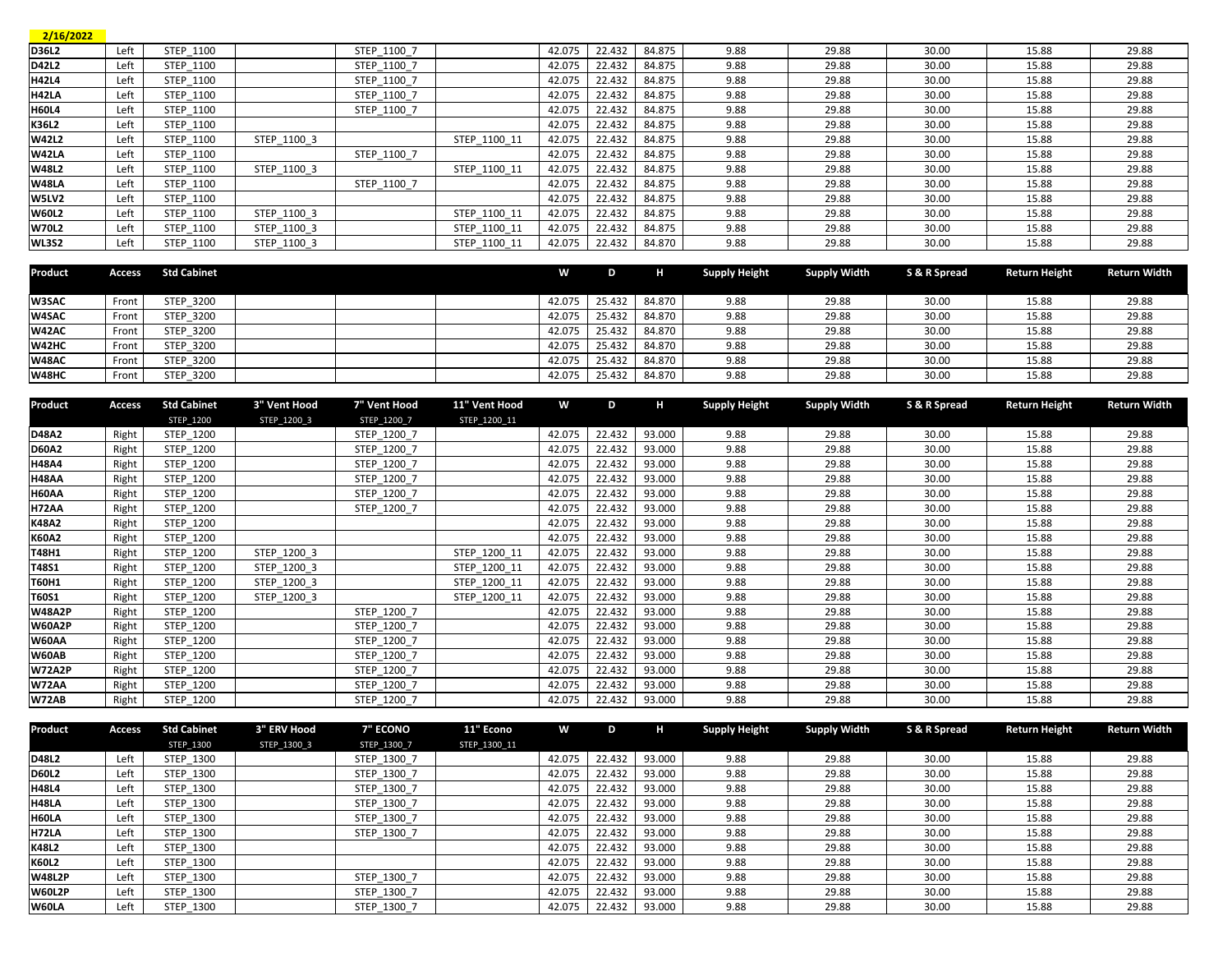| 2/16/2022     |      |           |             |        |        |               |      |       |       |       |       |
|---------------|------|-----------|-------------|--------|--------|---------------|------|-------|-------|-------|-------|
| W60LB         | Left | STEP 1300 | STEP 1300 7 | 42.075 |        | 22.432 93.000 | 9.88 | 29.88 | 30.00 | 15.88 | 29.88 |
| <b>W72L2P</b> | Left | STEP 1300 | STEP 1300 7 | 42.075 | 22.432 | 93.000        | 9.88 | 29.88 | 30.00 | 15.88 | 29.88 |
| W72LA         | Left | STEP 1300 | STEP 1300 7 | 42.075 | 22.432 | 93.000        | 9.88 | 29.88 | 30.00 | 15.88 | 29.88 |
| W72LB         | Left | STEP 1300 | STEP_1300_7 | 42.075 |        | 22.432 93.000 | 9.88 | 29.88 | 30.00 | 15.88 | 29.88 |

| Product      | Access | <b>Std Cabinet</b> |  | W      | D      |        | <b>Supply Height</b> | Supply Width | S & R Spread | <b>Return Height</b> | Return Width |
|--------------|--------|--------------------|--|--------|--------|--------|----------------------|--------------|--------------|----------------------|--------------|
|              |        | <b>STEP 3300</b>   |  |        |        |        |                      |              |              |                      |              |
| <b>W5SAC</b> | Front  | STEP 3300          |  | 42.075 | 25.432 | 93.000 | 9.88                 | 29.88        | 30.00        | 15.88                | 29.88        |
| W60AC        | Front  | STEP 3300          |  | 42.075 | 25.432 | 93.000 | 9.88                 | 29.88        | 30.00        | 15.88                | 29.88        |
| W60HC        | Front  | STEP 3300          |  | 42.075 | 25.432 | 93.000 | 9.88                 | 29.88        | 30.00        | 15.88                | 29.88        |
| W72AC        | Front  | <b>STEP 3300</b>   |  | 42.075 | 25.432 | 93.000 | 9.88                 | 29.88        | 30.00        | 15.88                | 29.88        |
| W72HC        | Front  | STEP 3300          |  | 42.075 | 25.432 | 93.000 | 9.88                 | 29.88        | 30.00        | 15.88                | 29.88        |

| Product      | Access | Std Cabinet      | 3" Vent Hood | 7" Vent Hood | 11" Vent Hood | W      | D      |        | <b>Supply Height</b> | Supply Width | S & R Spread | <b>Return Height</b> | Return Width |
|--------------|--------|------------------|--------------|--------------|---------------|--------|--------|--------|----------------------|--------------|--------------|----------------------|--------------|
|              |        | <b>STEP 1400</b> | STEP 1400 3  | STEP 1400 7  | STEP 1400 11  |        |        |        |                      |              |              |                      |              |
| <b>W61A2</b> | Right  | STEP 1400        | STEP 1400 3  |              | STEP 1400 11  | 42.075 | 22.430 | 94.875 | 9.88                 | 29.88        | 30.00        | 15.88                | 29.88        |
| <b>WA4S3</b> | Right  | STEP 1400        | STEP 1400 3  |              | STEP 1400 11  | 42.075 | 22.430 | 94.875 | 9.88                 | 29.88        | 30.00        | 15.88                | 29.88        |
| <b>WA5S3</b> | Right  | STEP 1400        | STEP 1400 3  |              | STEP 1400 11  | 42.075 | 22.430 | 94.875 | 9.88                 | 29.88        | 30.00        | 15.88                | 29.88        |
| <b>W60H2</b> | Right  | STEP 1400        | STEP 1400 3  |              | STEP 1400 11  | 42.075 | 22.432 | 94.875 | 9.88                 | 29.88        | 30.00        | 15.88                | 29.88        |
| W6RV2        | Right  | STEP 1400        |              |              |               | 42.075 | 22.432 | 94.875 | 9.88                 | 29.88        | 30.00        | 15.88                | 29.88        |

| Product      |      | Access Std Cabinet | 3" Vent Hood | 7" Vent Hood | 11" Vent Hood | W      | D      |        | <b>Supply Height</b> | <b>Supply Width</b> | S & R Spread | <b>Return Height</b> | Return Width |
|--------------|------|--------------------|--------------|--------------|---------------|--------|--------|--------|----------------------|---------------------|--------------|----------------------|--------------|
|              |      | <b>STEP 1500</b>   | STEP 1500 3  | STEP 1500 7  | STEP 1500 11  |        |        |        |                      |                     |              |                      |              |
| <b>WL4S2</b> | Left | <b>STEP 1500</b>   | STEP 1500 3  |              | STEP 1500 11  | 42.075 | 22.430 | 94.875 | 9.88                 | 29.88               | 30.0         | 15.88                | 29.88        |
| <b>WL5S2</b> | Left | <b>STEP 1500</b>   | STEP 1500 3  |              | STEP 1500 11  | 42.075 | 22.430 | 94.875 | 9.88                 | 29.88               | 30.0         | 15.88                | 29.88        |
| W6LV2        | Left | <b>STEP 1500</b>   |              |              |               | 42.075 | 22.432 | 94.875 | 9.88                 | 29.88               | 30.00        | 15.88                | 29.88        |

| Product       | Access | Std Cabinet      | <b>Each Side</b> | W      | D      | н      | <b>Supply Height</b> | <b>Supply Width</b> | S & R Spread | <b>Return Height</b> | <b>Return Width</b> |
|---------------|--------|------------------|------------------|--------|--------|--------|----------------------|---------------------|--------------|----------------------|---------------------|
|               |        | <b>STEP</b>      | <b>Vent Hood</b> |        |        |        |                      |                     |              |                      |                     |
| <b>W090AP</b> | Front  | <b>STEP 2800</b> | STEP 2800 9      | 42.940 | 42.940 | 94.040 | 15.83                | 42.67               | 25.97        | 21.82                | 42.67               |
| <b>W120AP</b> | Front  | <b>STEP 2800</b> | STEP 2800 9      | 42.940 | 42.940 | 94.040 | 15.83                | 42.67               | 25.97        | 21.82                | 42.67               |
| <b>W150AP</b> | Front  | <b>STEP 2800</b> | STEP 2800 9      | 42.940 | 42.940 | 94.040 | 15.83                | 42.67               | 25.97        | 21.82                | 42.67               |
| <b>W180BP</b> | Front  | <b>STEP 2900</b> | STEP_2900_9      |        |        |        |                      |                     |              |                      |                     |
| <b>W240AP</b> | Front  | <b>STEP 3000</b> |                  |        |        |        |                      |                     |              |                      |                     |
| <b>W360AP</b> | Front  | STEP 3100        |                  |        |        |        |                      |                     |              |                      |                     |

| <b>Wall Curbs - Upgrade</b> |             |
|-----------------------------|-------------|
| Product                     | STEP_Link   |
| WWC3-X                      | STEP_WWC3   |
| WWC5-X                      | STEP_WWC5   |
| WWC6-X                      | STEP_WWC6   |
|                             |             |
| TFCF-32                     | STEP_TFCF32 |
| TFCF-53A                    | STEP_TFCF53 |
|                             |             |
| TFCT-32                     | STEP_TFCT32 |
| TFCT-53A                    | STEP_TFCT53 |

| <b>Wall Curbs - Sound/Isolation</b> |        |                    |              |              |               |   |   |   |                      |                     |              |                      |              |
|-------------------------------------|--------|--------------------|--------------|--------------|---------------|---|---|---|----------------------|---------------------|--------------|----------------------|--------------|
| <b>Product</b>                      |        | STEP_Link          |              |              |               |   |   |   |                      |                     |              |                      |              |
| <b>TCURBF2430</b>                   |        | <b>STEP F2430</b>  |              |              |               |   |   |   |                      |                     |              |                      |              |
| TCURBF3642                          |        | STEP_F3642         |              |              |               |   |   |   |                      |                     |              |                      |              |
| TCURBT4860                          |        | STEP_F4860         |              |              |               |   |   |   |                      |                     |              |                      |              |
| TCURBT2430                          |        | <b>STEP T2430</b>  |              |              |               |   |   |   |                      |                     |              |                      |              |
| TCURBT3642                          |        | STEP_T3642         |              |              |               |   |   |   |                      |                     |              |                      |              |
| TCURBT4860                          |        | STEP_T4860         |              |              |               |   |   |   |                      |                     |              |                      |              |
|                                     |        |                    |              |              |               |   |   |   |                      |                     |              |                      |              |
| Product                             | Access | <b>Std Cabinet</b> | 3" Vent Hood | 7" Vent Hood | 11" Vent Hood | W | D | н | <b>Supply Height</b> | <b>Supply Width</b> | S & R Spread | <b>Return Height</b> | Return Width |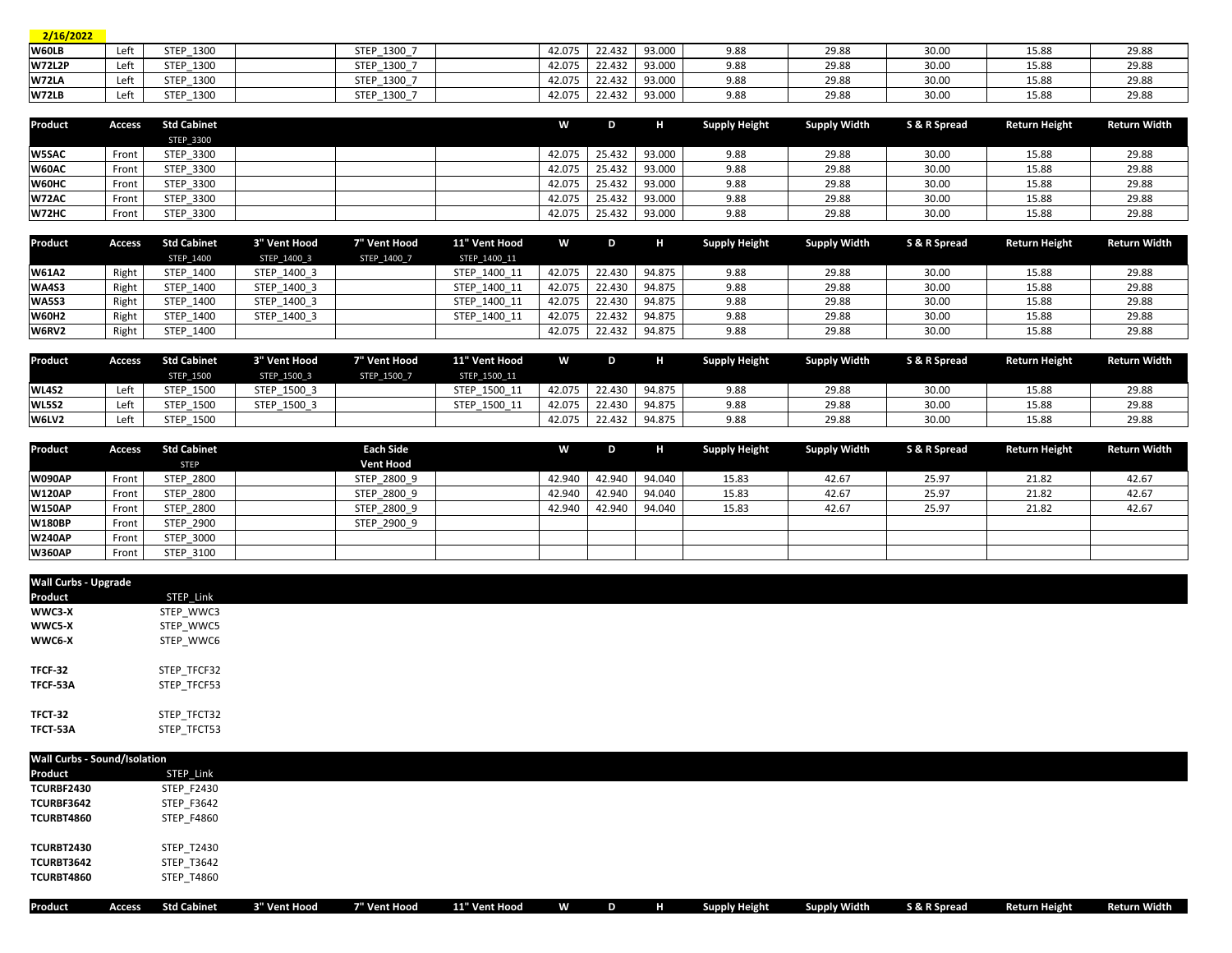| 2/16/2022    |               |                    |              |              |               |        |        |        |                      |                     |              |                      |                     |
|--------------|---------------|--------------------|--------------|--------------|---------------|--------|--------|--------|----------------------|---------------------|--------------|----------------------|---------------------|
|              |               | STEP 1600          |              |              |               |        |        |        |                      |                     |              |                      |                     |
| <b>WG4S2</b> | Right         | STEP 1600          | N/A          | NA/A         | N/A           | 42.000 | 27.250 | 97.500 | 9.88                 | 29.88               | 30.00        | 15.88                | 29.88               |
| <b>WG5S2</b> | Right         | STEP 1600          |              |              |               | 42.000 | 27.250 | 97.500 | 9.88                 | 29.88               | 30.00        | 15.88                | 29.88               |
|              |               |                    |              |              |               |        |        |        |                      |                     |              |                      |                     |
| Product      | <b>Access</b> | <b>Std Cabinet</b> | 3" Vent Hood | 7" Vent Hood | 11" Vent Hood | W      | D      | н      | <b>Supply Height</b> | <b>Supply Width</b> | S & R Spread | <b>Return Height</b> | <b>Return Width</b> |
|              |               | <b>STEP 1700</b>   |              |              |               |        |        |        |                      |                     |              |                      |                     |
| <b>W24G4</b> | Right         | STEP 1700          | N/A          | NA/A         | N/A           | 38.000 | 24.250 | 81.630 | 7.88                 | 27.88               | 30.00        | 13.88                | 27.88               |
| <b>W30G4</b> | Right         | STEP 1700          |              |              |               | 38.000 | 24.250 | 81.630 | 7.88                 | 27.88               | 30.00        | 13.88                | 27.88               |
| <b>W36G4</b> | Right         | STEP 1700          |              |              |               | 38.000 | 24.250 | 81.630 | 7.88                 | 27.88               | 30.00        | 13.88                | 27.88               |
|              |               |                    |              |              |               |        |        |        |                      |                     |              |                      |                     |
| Product      | <b>Access</b> | <b>Std Cabinet</b> | 3" Vent Hood | 7" Vent Hood | 11" Vent Hood | W      | D      | H      | <b>Supply Height</b> | <b>Supply Width</b> | S & R Spread | <b>Return Height</b> | <b>Return Width</b> |
|              |               | STEP_1800          |              |              |               |        |        |        |                      |                     |              |                      |                     |
| <b>W42G4</b> | Right         | STEP 1800          | N/A          | NA/A         | N/A           | 42.000 | 27.250 | 87.500 | 9.80                 | 29.80               | 30.00        | 15.80                | 29.88               |
| <b>W48G4</b> | Right         | STEP 1800          |              |              |               | 42.000 | 27.250 | 87.500 | 9.80                 | 29.80               | 30.00        | 15.80                | 29.88               |
| <b>W60G4</b> | Right         | STEP 1800          |              |              |               | 42.000 | 27.250 | 87.500 | 9.80                 | 29.80               | 30.00        | 15.80                | 29.88               |
| <b>WG3S2</b> | Right         | STEP 1800          |              |              |               | 42.000 | 27.250 | 87.500 | 9.88                 | 29.88               | 30.00        | 15.88                | 29.88               |

| Product      | <b>Std Cabinet</b> | 3" Vent Hood | 7" Vent Hood | 11" Vent Hood | W      | D      | н      |
|--------------|--------------------|--------------|--------------|---------------|--------|--------|--------|
|              | <b>STEP 1900</b>   |              |              |               |        |        |        |
| QC501        | STEP 1900          | N/A          | NA/A         | N/A           | 42.000 | 20.125 | 86.875 |
|              |                    |              |              |               |        |        |        |
| Q24A2        | STEP 1900          |              |              |               | 43.000 | 20.125 | 86.875 |
| Q30A2        | STEP 1900          |              |              |               | 43.000 | 20.125 | 86.875 |
| Q36A2        | STEP 1900          |              |              |               | 43.000 | 20.125 | 86.875 |
| Q42A2        | STEP 1900          |              |              |               | 43.000 | 20.125 | 86.875 |
| <b>Q24H2</b> | STEP 1900          |              |              |               | 43.000 | 20.125 | 86.875 |
| Q30H2        | STEP 1900          |              |              |               | 43.000 | 20.125 | 86.875 |
| Q36H2        | STEP 1900          |              |              |               | 43.000 | 20.125 | 86.875 |
| <b>Q42H2</b> | STEP 1900          |              |              |               | 43.000 | 20.125 | 86.875 |
| <b>Q24H3</b> | STEP 1900          |              |              |               | 43.000 | 20.125 | 86.875 |
| <b>Q30H3</b> | STEP 1900          |              |              |               | 43.000 | 20.125 | 86.875 |
| Q36H3        | STEP 1900          |              |              |               | 43.000 | 20.125 | 86.875 |
| <b>Q24H4</b> | <b>STEP 3500</b>   |              |              |               | 42.000 | 24.125 | 86.875 |
| <b>Q30H4</b> | <b>STEP 3500</b>   |              |              |               | 42.000 | 24.125 | 86.875 |
| Q36H4        | <b>STEP 3500</b>   |              |              |               | 42.000 | 24.125 | 86.875 |

| Product      | <b>Std Cabinet</b> | 3" Vent Hood | 7" Vent Hood | 11" Vent Hood | w      | D      | H      |  |
|--------------|--------------------|--------------|--------------|---------------|--------|--------|--------|--|
|              | <b>STEP 2000</b>   |              |              |               |        |        |        |  |
| Q48A2        | <b>STEP 2000</b>   | N/A          | NA/A         | N/A           | 49.000 | 20.125 | 86.875 |  |
| Q60A2        | <b>STEP 2000</b>   |              |              |               | 49.000 | 20.125 | 86.875 |  |
| Q48H2        | <b>STEP 2000</b>   |              |              |               | 49.000 | 20.125 | 86.875 |  |
| Q60H2        | <b>STEP 2000</b>   |              |              |               | 49.000 | 20.125 | 86.875 |  |
| Q43H3        | <b>STEP 2000</b>   |              |              |               | 49.000 | 20.125 | 86.875 |  |
| Q48H3        | <b>STEP 2000</b>   |              |              |               | 49.000 | 20.125 | 86.875 |  |
| Q60H3        | <b>STEP 2000</b>   |              |              |               | 49.000 | 20.125 | 86.875 |  |
| Q43H4        | <b>STEP 3600</b>   |              |              |               | 48.000 | 24.125 | 86.875 |  |
| <b>H48H4</b> | <b>STEP 3600</b>   |              |              |               | 48.000 | 24.125 | 86.875 |  |

| Product      | <b>Std Cabinet</b> | 3" Vent Hood | 7" Vent Hood | 11" Vent Hood | W.     | D      |        |
|--------------|--------------------|--------------|--------------|---------------|--------|--------|--------|
|              | STEP 2100          |              |              |               |        |        |        |
| QW2S2        | STEP 2100          | N/A          | N/A          | N/A           | 42.000 | 20.375 | 89.813 |
| QW3S2        | <b>STEP 2100</b>   |              |              |               | 42.000 | 20.375 | 89.813 |
| QW4S2        | <b>STEP 3400</b>   |              |              |               | 48.000 | 20.375 | 89.813 |
| <b>QW5S2</b> | STEP 3400          |              |              |               | 48.000 | 20.375 | 89.813 |

| Product      | <b>Std Cabinet</b>  | 3" Vent Hood | 7" Vent Hood | 11" Vent Hood | W.         |        | н      |
|--------------|---------------------|--------------|--------------|---------------|------------|--------|--------|
|              | <b>STEP 2200</b>    |              |              |               |            |        |        |
| <b>I30H1</b> | 2200<br><b>STEP</b> | N/A          | N/A          | N/A           | 47.625     | 31.375 | 94.000 |
| <b>I36H1</b> | 2200<br><b>STEP</b> |              |              |               | .625<br>47 | 31 375 | 94.000 |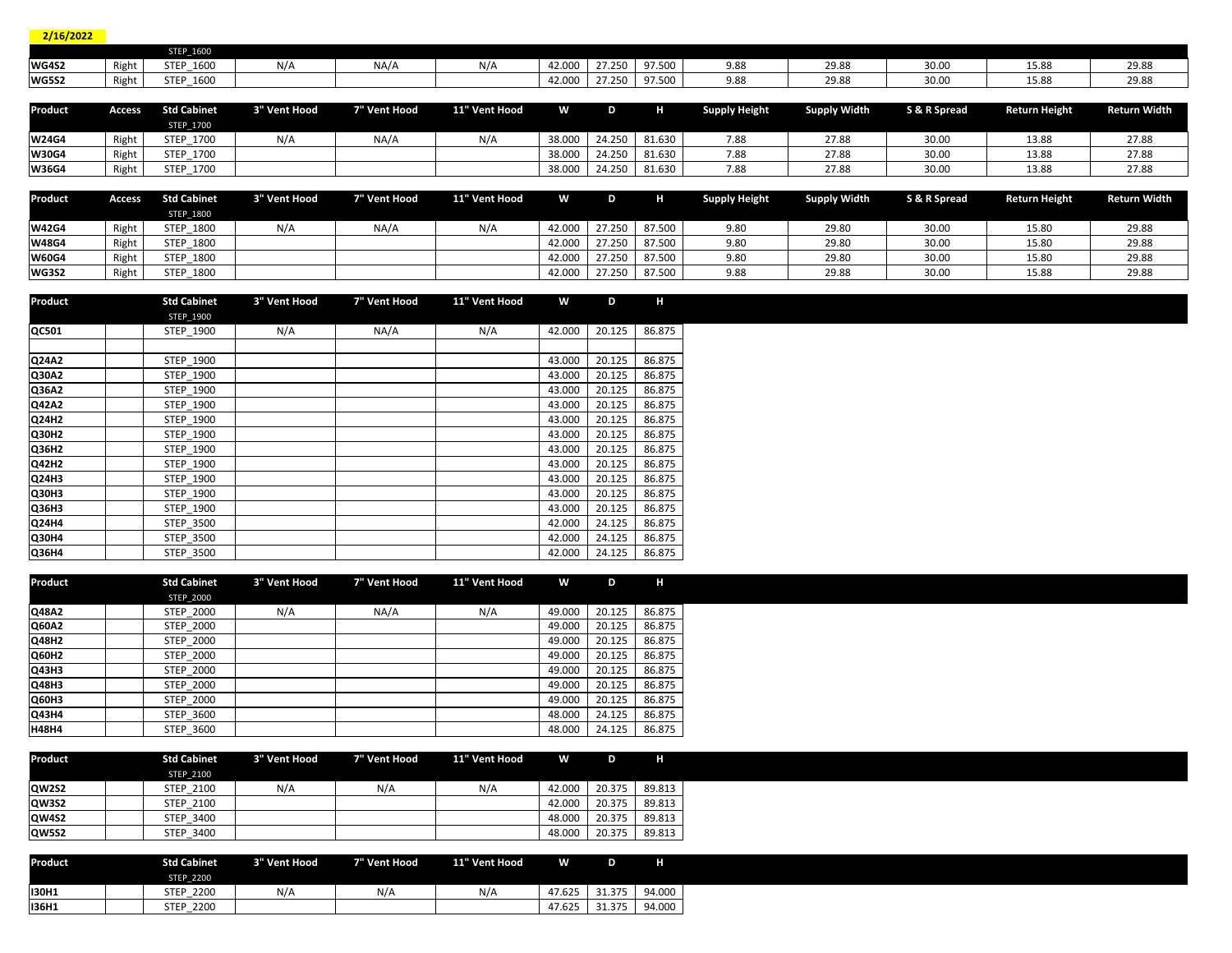| 2/16/2022     |                  |  |        |        |        |
|---------------|------------------|--|--------|--------|--------|
| 142H1         | <b>STEP 2200</b> |  | 47.625 | 31.375 | 94.000 |
| 148H1         | <b>STEP 2200</b> |  | 47.625 | 31.375 | 94.000 |
| <b>I60H1</b>  | <b>STEP 2200</b> |  | 47.625 | 31.375 | 94.000 |
| <b>I30A1D</b> | <b>STEP 2200</b> |  | 47.625 | 31.375 | 94.000 |
| <b>I36A1D</b> | <b>STEP 2200</b> |  | 47.625 | 31.375 | 94.000 |
| <b>I42A1D</b> | <b>STEP 2200</b> |  | 47.625 | 31.375 | 94.000 |
| <b>148A1D</b> | <b>STEP 2200</b> |  | 47.625 | 31.375 | 94.000 |
| <b>160A1D</b> | <b>STEP 2200</b> |  | 47.625 | 31.375 | 94.000 |

| <b>Product</b> | <b>Std Cabinet</b> | 3" Vent Hood | 7" Vent Hood | 11" Vent Hood | w      | D      | н      |
|----------------|--------------------|--------------|--------------|---------------|--------|--------|--------|
|                | <b>STEP 2300</b>   |              |              |               |        |        |        |
| <b>I36Z1</b>   | STEP 2300          | N/A          | N/A          | N/A           | 61.500 | 31.375 | 94.000 |
| <b>148Z1</b>   | STEP 2300          |              |              |               | 61.500 | 31.375 | 94.000 |
| <b>160Z1</b>   | STEP 2300          |              |              |               | 61.500 | 31.375 | 94.000 |

| <b>Lead/Lag Controllers</b> |                  |  |  |  |  |  |
|-----------------------------|------------------|--|--|--|--|--|
| Product                     | <b>STEP Link</b> |  |  |  |  |  |
| LC1000                      | LC Cntrl         |  |  |  |  |  |
| LC1500                      | LC Cntrl         |  |  |  |  |  |
| <b>LC2000</b>               | LC Cntrl         |  |  |  |  |  |
| <b>LC5000</b>               | LC Cntrl         |  |  |  |  |  |
| <b>LC6000</b>               | LC Cntrl         |  |  |  |  |  |
| DC3000                      | <b>DC3000</b>    |  |  |  |  |  |
| MC5600                      | MC5600           |  |  |  |  |  |
| MC4002                      | MC4002           |  |  |  |  |  |
| <b>TEC40</b>                | <b>TEC40</b>     |  |  |  |  |  |

| <b>Geothermal Products</b> |                  |                                 |  |
|----------------------------|------------------|---------------------------------|--|
| <b>GEO-TRIO Product</b>    | <b>STEP Link</b> |                                 |  |
| GTA3600                    | GTA3600          | <b>A-Coil Section</b>           |  |
| GTA4860                    | GTA4860          | <b>A-Coil Section</b>           |  |
|                            |                  |                                 |  |
| GTB-1                      | $GTB_1$          | <b>Blower Section</b>           |  |
|                            |                  |                                 |  |
| GTC36S2                    | GTC36S2          | 3 Ton Compressor Section        |  |
| <b>GTC48S2</b>             | <b>GTC48S2</b>   | 4 Ton Compressor Section        |  |
| <b>GTC60S2</b>             | GTC60S2          | <b>5 Ton Compressor Section</b> |  |
|                            |                  |                                 |  |
| <b>GEOTEC Product</b>      | <b>STEP Link</b> |                                 |  |
| <b>GV27S2</b>              | <b>GV27S2</b>    | 2 Ton - Water-2-Air Unit        |  |
| <b>GV38S2</b>              | <b>GV38S2</b>    | 3 Ton - Water-2-Air Unit        |  |
| <b>GV51S2</b>              | <b>GV51S2</b>    | 4 Ton - Water-2-Air Unit        |  |
| <b>GV61S2</b>              | <b>GV61S2</b>    | 5 Ton - Water-2-Air Unit        |  |
| <b>GV71S2</b>              | <b>GV71S2</b>    | 6 Ton - Water-2-Air Unit        |  |
|                            |                  |                                 |  |
| <b>GEO-DELTA Product</b>   | <b>STEP Link</b> |                                 |  |
| GW0241S1                   | GW0241S1         | 2 Ton - Water-2-Water Unit      |  |
| GW0361S1                   | GW0361S1         | 3 Ton - Water-2-Water Unit      |  |
| GW0481S1                   | GW0481S1         | 4 Ton - Water-2-Water Unit      |  |
| GW0601S1                   | GW0601S1         | 5 Ton - Water-2-Water Unit      |  |
| GW0701S1                   | GW0701S1         | 6 Ton - Water-2-Water Unit      |  |

| <b>I-TEC Accessories</b> |                  |                                 |  |  |  |  |  |
|--------------------------|------------------|---------------------------------|--|--|--|--|--|
| <b>Wall-Sleeve</b>       | <b>STEP Link</b> | <b>Description</b>              |  |  |  |  |  |
| <b>IWS-A</b>             | IWS_A            | 5.5" to 8.5" Total Wall Depth   |  |  |  |  |  |
| <b>IWS-B</b>             | <b>IWS B</b>     | 8.0" to 13.5" Total Wall Depth  |  |  |  |  |  |
| IWS-C                    | IWS O            | 13.0" to 23.5" Total Wall Depth |  |  |  |  |  |